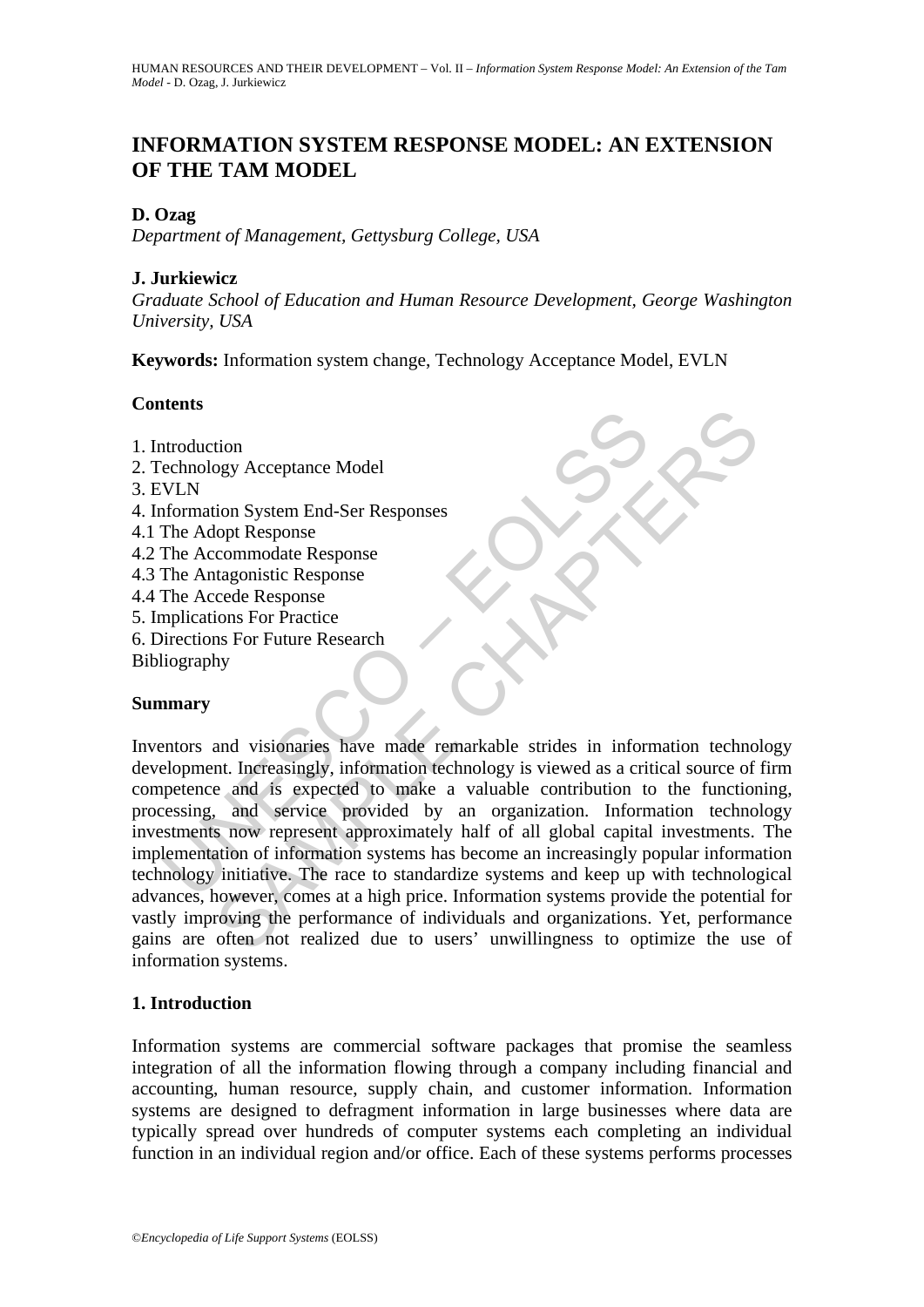integral to the organization's function, but often cause lag time in the efficiency of the organization's performance. A successful information system is one that becomes an organization's central database where its functions and processes transcend every department, unit, region, and country. Information systems are designed to update information in real time where data is inputted and the related information is automatically updated. The information system can cut days of communicating between various departments down to a few seconds, Additionally, information systems can reduce the margin of error for miscommunication.

When information systems are not optimized, the dissemination of necessary information for management becomes a difficult and laborious chore. A potential trap exists for information technology professionals who construct elaborate technology architectures and enterprise information models to guide system development. Technocratic solutions often disregard how people in organizations actually go about acquiring, sharing, and making use of information. In other words, organizations and information technology professionals often get so caught up with the details of the process function, they lose sight of the practical application of the system to the people who will use it. This causes a problem because a system is not fully utilized and runs the risk of becoming useless.

thronoutric solutions often disregard how people in organizations<br>iring, sharing, and making use of information. In other words,<br>mation technology professionals often get so caught up with<br>exes function, they lose sight of ic solutions often disregard how people in organizations actually go a<br>sharing, and making use of information. In other words, organizations<br>tection technology professionals often get so caught up with the details of<br>nectr Often, information system transformation in organizations entails a large number of simultaneous changes. It is not likely that these changes will only affect a single aspect of an individual's job. Even less likely is the chance that all individuals affected will view the consequences similarly. Based on different perceptions and interpretations, some employees will define themselves as "winners," making them more likely to accept the information system. These workers are energized by the adoption and use of information systems and consider using the information system as an opportunity for personal growth. Self-perceived "winners," may perceive the new or enhanced information systems as useful for accomplishing their job requirements and/or perceive the technology as easy to use. These perceptions may increase the odds that this group of end-users applies an active and constructive approach toward the information system. Also, others will define themselves as "losers." These workers may pay a high price when a new or enhanced information system is introduced. Most likely, workers in this category will resist technology-induced changes. Technology initiatives are often justified through reductions in staff, thus increasing the workloads of survivors. Trust and morale often erode as workloads increase and job insecurity escalates. The process of change entails a certain amount of current disruption-assuming new jobs, learning new skills, or even simply working harder and longer. "Losers" do not consider this a fair exchange for improved future job prospects with the firm. Thus, this group of endusers may adopt a destructive and/or passive response toward the information system. Finally, others may reluctantly accept and use a new or enhanced information system. This group views use of the information system as satisfaction of normative expectations imposed by specific referent individuals or groups. Thus, individuals in organizations react quite differently to information systems. Information systems can assist employees to do their jobs better, but only if they are willing to use the information system effectively. Unfortunately, many (information technology) applications are misused, underutilized, or abandoned. Thus, a better understanding of the relationships between end-users' cognitive and affective reactions and their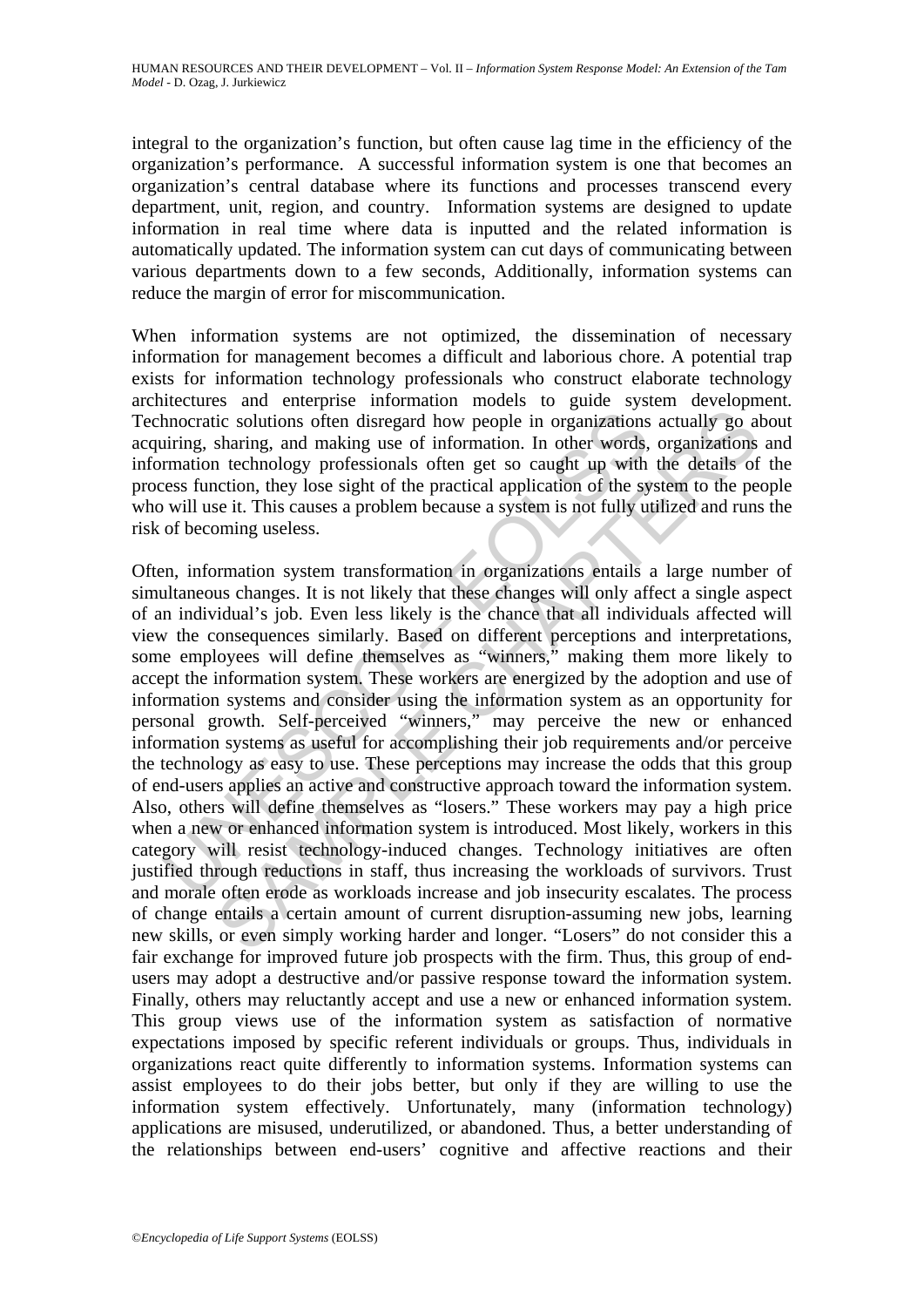behavioral use of information systems is integral for raising an organization's productivity.

The Technology Acceptance Model (TAM) is recognized as a robust theoretical model for explaining information system use. The model is also useful for practitioners for predicting the adoption of new information systems. TAM argues that users' develop perceptions about the usefulness and ease of use of various information systems and, in turn, user perceptions influence information system use. Empirical investigations by Davis and others indicate that the model may predict information system usage across a wide spectrum of settings, persons, and times. Despite the activity dedicated toward testing the reliability and validity of TAM, research has not extended to understanding the complex relationship between perceived usefulness, perceived ease of use, and information system use. Specifically, while the model explains the likelihood of information system usage, little attention has been paid to identifying the implications of different user responses to information systems. As a result, little theoretical and even less empirical evidence of the consequences of different user responses to information systems exists. To extend TAM, we adapt the exit, voice, loyalty, and neglect typology to explain different end-user responses to information systems and the consequences of those responses.

remation system usage, little attention has been paid to identifyint<br>ifferent user responses to information systems. As a result, little the<br>mpirical evidence of the consequences of different user responsers<br>ers exists. To In system usage, little attention has been paid to identifying the implicat<br>at user responses to information has been paid to identifying the implicat<br>user responses to information systems. As a result, little theoretical The purpose of this chapter is to examine the consequences of technology implementation and adoption in organizations. We do so by extending the theoretical framework of TAM, and by developing a model of user responses to information systems. The model reviews previous literature, and identifies the underlying cognitive, affective, and behavioral dimensions of the varied responses, identifies the potential consequences related to the different responses, and suggests opportunities for testing the model. This chapter is organized as follows. After introducing and briefly reviewing the literature about the Technology Acceptance Model (TAM), and a model of employee reactions to job dissatisfaction, the Information System Response Model is introduced. The chapter concludes with a discussion of the potential contributions of the Information System Response Model, implications for practice, and directions for future research.

## **2. Technology Acceptance Model**

TAM was conceptualized to explain user acceptance of technology. The model can be used in a wide variety of ways. The model may be used by system designers to obtain user feedback of different system features or design approaches. TAM may also be used to diagnose problems with user acceptance after the implementation of technology. For this chapter, TAM is used to explain factors that influence the use of information systems.

The theoretical grounding for the model is the Theory of Reasoned Action. This theory hypothesizes that an individual's behavior depends on his or her intention to perform a function, the individual's evaluation with respect to the act, and the person's subjective norm or perception of the normative pressures regarding the behavior. The belief, attitude-intention-behavior sequence was adopted to explain user acceptance of information technology. TAM was intended to provide an explanation of the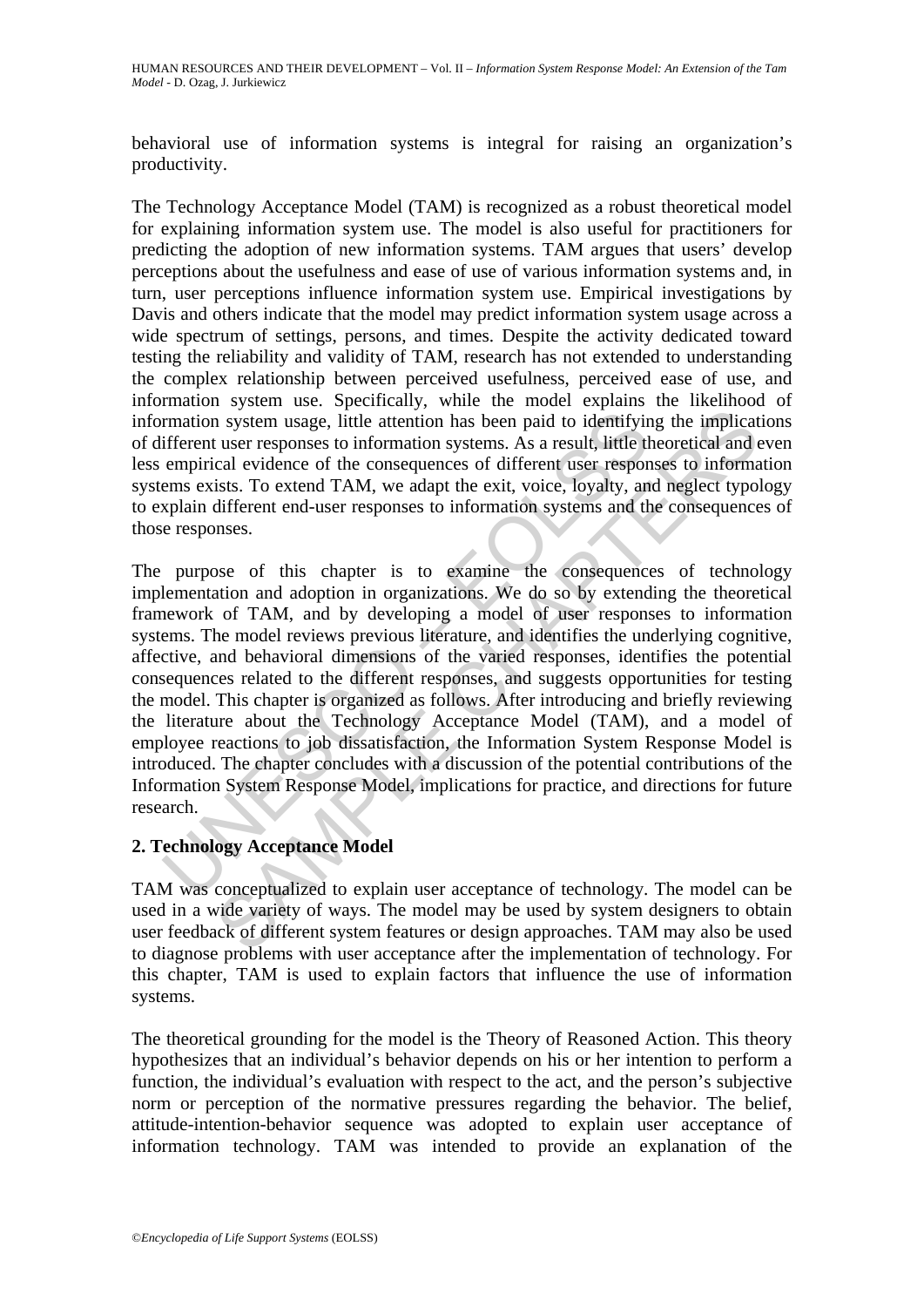determinants of information system acceptance that is both wide-ranging and able to explain user behavior across a broad range of technology applications and user populations. At the same time, TAM is intended to be both parsimonious and theoretically justified.

Perceived usefulness and perceived ease of use were hypothesized to predict usage of information technology. Perceived usefulness is defined as the level and degree to which an end-user perceives that using a particular information system would enhance his or her job performance. Perceived ease of use is defined as the level to which an end-user perceives that using a particular system would be free of effort. With theoretical support from various theories and models including expectancy theory, selfefficacy theory, cost-benefit research, innovation research, and the channel disposition model, TAM postulates that computer usage is a function of the end-user's behavioral intention to use the system. Behavioral intention was jointly determined by a person's attitude toward using the system as well as the end-user's perception of the usefulness of the system. TAM also postulates that perceived usefulness is influenced by perceived ease of use and external variables. External variables that influence perceived usefulness include features of the system, training, documentation, demographic characteristics of end-users, and end-user support. A diagram of TAM is included here as Figure 1. A number of studies have investigated the reliability and validity of TAM and have examined the model in different contexts. A summary of those studies is discussed next.



Numerous studies have evaluated the psychometric properties of the ease of use and usefulness scales. These studies also examined the relationship between the two constructs and system usage. Studies have confirmed the strong convergent and discriminant validity between and among the perceived ease of use and usefulness scales. Studies have also confirmed the significance of perceived ease of use and usefulness in predicting system usage.

One longitudinal study investigated subjects' perceptions of usefulness and ease of use over a 14-week period. Subjects were college graduate students and the study examined their use of a word processing program. The results of this study found that perceived usefulness strongly influenced the students' intentions. At the end of the 14-week period, perceptions of usefulness explained half of the variance in intentions. Perceptions of the ease of use of the program were also significant, but explained less of the users' intentions. Also, the significance of ease of use perceptions diminished during the study period.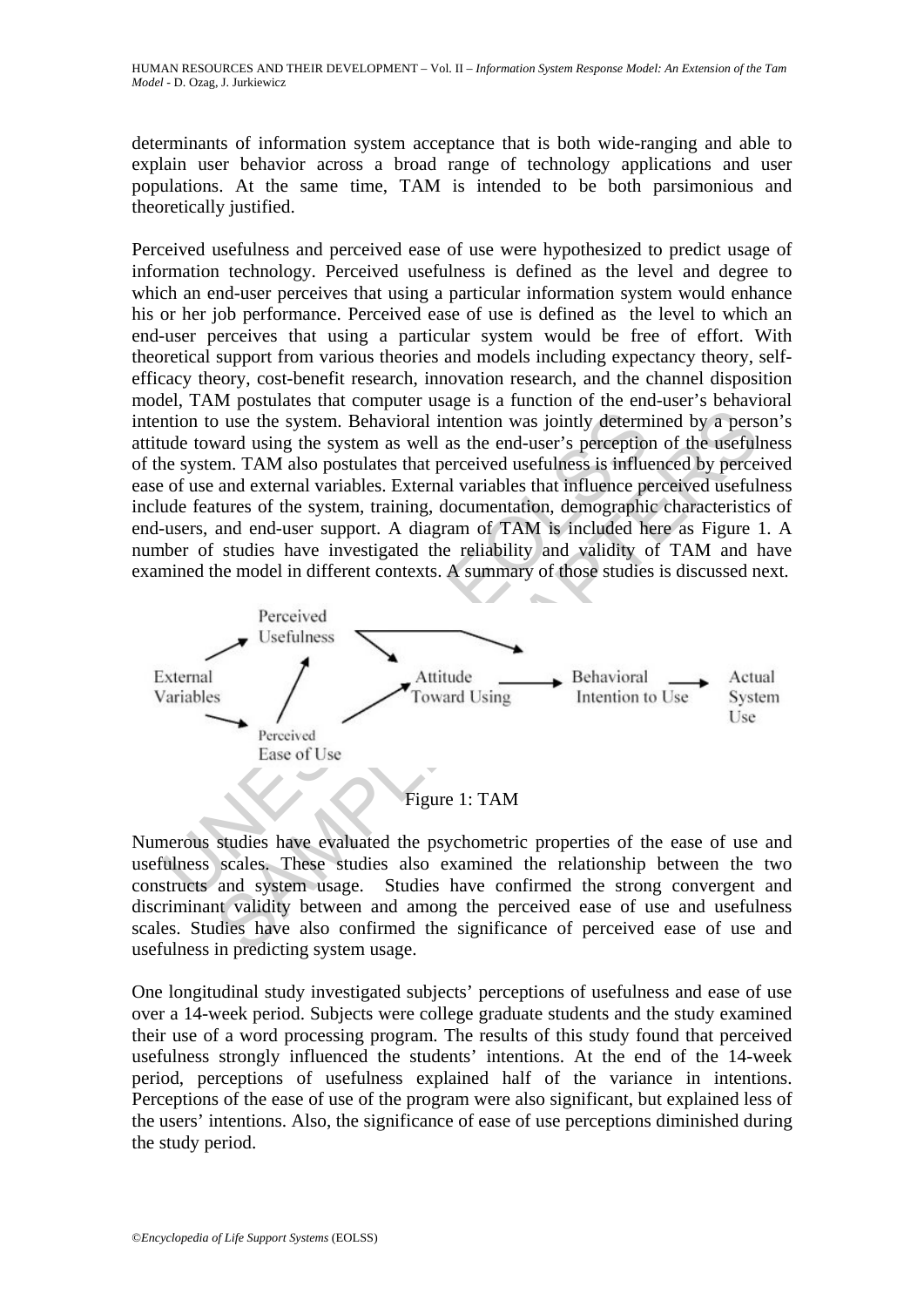Others investigated whether TAM applied to different cultures. The findings of this study suggest the model may not be appropriate for predicting information system use across all cultures. This study's subjects were American, Swiss, and Japanese airline employees who used E-mail. Research results indicate the model holds for American and Swiss employees, but not for the Japanese employees.

The Japanese employees reported that neither perceived usefulness nor perceived ease of use were significant predictors of information system usage. The researchers suggested that cultural specific tendencies toward more uncertainty avoidance, greater power distances between managers and workers, collective sentiments, and assertiveness may limit E-mail use and disassociate usefulness from use.

Others have researched TAM by investigating the relationship between perceived usefulness and ease of use and system usage among different genders. The findings of this study indicate that women and men differed in their perceptions, but not their use of an E-mail system.

Women perceived a higher value for perceived usefulness than men, while men's rating of perceived ease of use of E-mail was significantly higher than women's. The findings of these studies suggest that researchers should address and include cultural and gender effects in information system usage models.

Recently, a modified TAM which delineated users' perceived near-term and long-term usefulness of technology has been proposed. The perceptions of the usefulness and ease of use of popular word processing and spreadsheet programs was investigated. Subjects were administrative/clerical staff members of a large organization.

ulness and ease of use and system usage among different gende<br>study indicate that women and men differed in their perceptions,<br>i-mail system.<br>Then a higher value for perceived usefulness than men,<br>erceived ase of use of Eand ease of use and system usage among different genders. The finding<br>and ease of use and system usage among different genders. The finding<br>ndicate that women and men differed in their perceptions, but not their usystem.<br>r This study found that perceived near-term usefulness had the most significant influence on the behavioral intention of users. Perceived long-term usefulness also had a significant influence on technology use, although the impact was less than the influence of perceived near-term usefulness. In this study, no significant, direct relationship was found between ease of use and intention to use technology. TAM has been criticized for its unidirectional causal explanation of the relationship between beliefs, attitudes, intentions, and behavior. In addition to TAM, other theoretical perspectives have been used to investigate users' intentions regarding technology. Those theories include social cognitive theory, Diffusion of Innovation, and the Theory of Planned Behavior.

In summary, research effort has been directed at testing the reliability and validity of TAM, and researching the model in different contexts and among different types of information technology users. While the model seemingly explains the relationship between beliefs, attitudes, intentions, and technology usage, little is understood about different user responses to information systems. Specifically, while the model explains the likelihood of technology usage, little attention has been paid to identifying the implications of different user responses to information systems. To that end, the exit, voice, loyalty, and neglect typology is proposed to explain different end-user responses to the introduction of technology in organizations. The literature regarding the exit, voice, loyalty and neglect model is reviewed next.